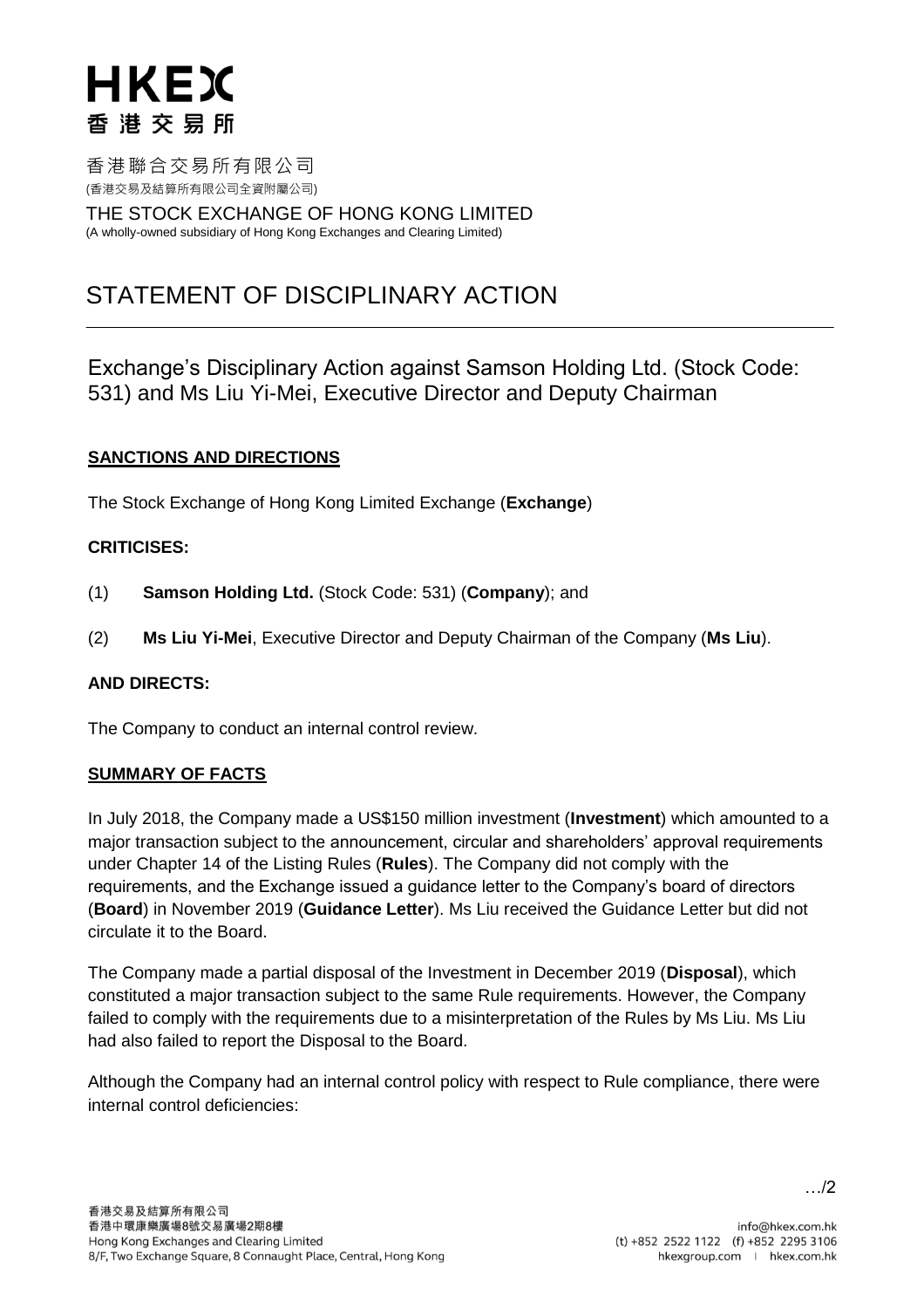# HKEX 香港交易所

- (1) The term "notifiable transactions" under Chapter 14 of the Rules was not defined in the internal control policy;
- (2) There were no procedures for the review, approval or reporting to the Board of the Company's transactions;
- (3) There were no procedures requiring correspondence from the Exchange on material matters to be reported to the Board; and
- (4) There were no control mechanisms on the powers of the chairman and the deputy chairman to enter into transactions on behalf of the Company.

Ms Liu was the director responsible for the Disposal. The other members of the Board only found out about the Guidance Letter and the Disposal after the commencement of the Exchange's investigation.

The Company and Ms Liu do not contest their respective breaches and accept the sanctions and/or direction imposed by the Listing Committee as set out below.

# **RULE REQUIREMENTS**

Under Rules 14.34, 14.38A, 14.40, 14.41, where the transaction amounted to a major transaction under the applicable percentage ratios, the Company is required to comply with the announcement, circular and shareholders' approval requirements.

Rule 3.08 provides that directors, both collectively and individually, are expected to fulfil fiduciary duties and duties of skill, care and diligence to a standard at least commensurate with the standard established by Hong Kong law. These duties include applying such degree of skill, care and diligence as may reasonably be expected of a person of his/her knowledge and experience and holding his/her office within the issuer.

Each director of the Company is also subject to the obligations in the Declaration and Undertaking with regard to directors (in the form set out in Appendix 5B to the Rules) (**Undertaking**), which include, among others, that he/she will (i) comply with the Rules to the best of his/her ability; and (ii) use his/her best endeavours to procure the Company's compliance with the Rules.

# **LISTING COMMITTEE'S FINDINGS OF BREACH**

The Listing Committee found as follows:

- (1) The Company breached Rules 14.34, 14.38A, 14.40, 14.41 by failing to comply with the announcement, circular and shareholders' approval requirements with respect to the Disposal; and
- (2) Ms Liu breached Rule 3.08 and her Undertaking in relation to her failure to: